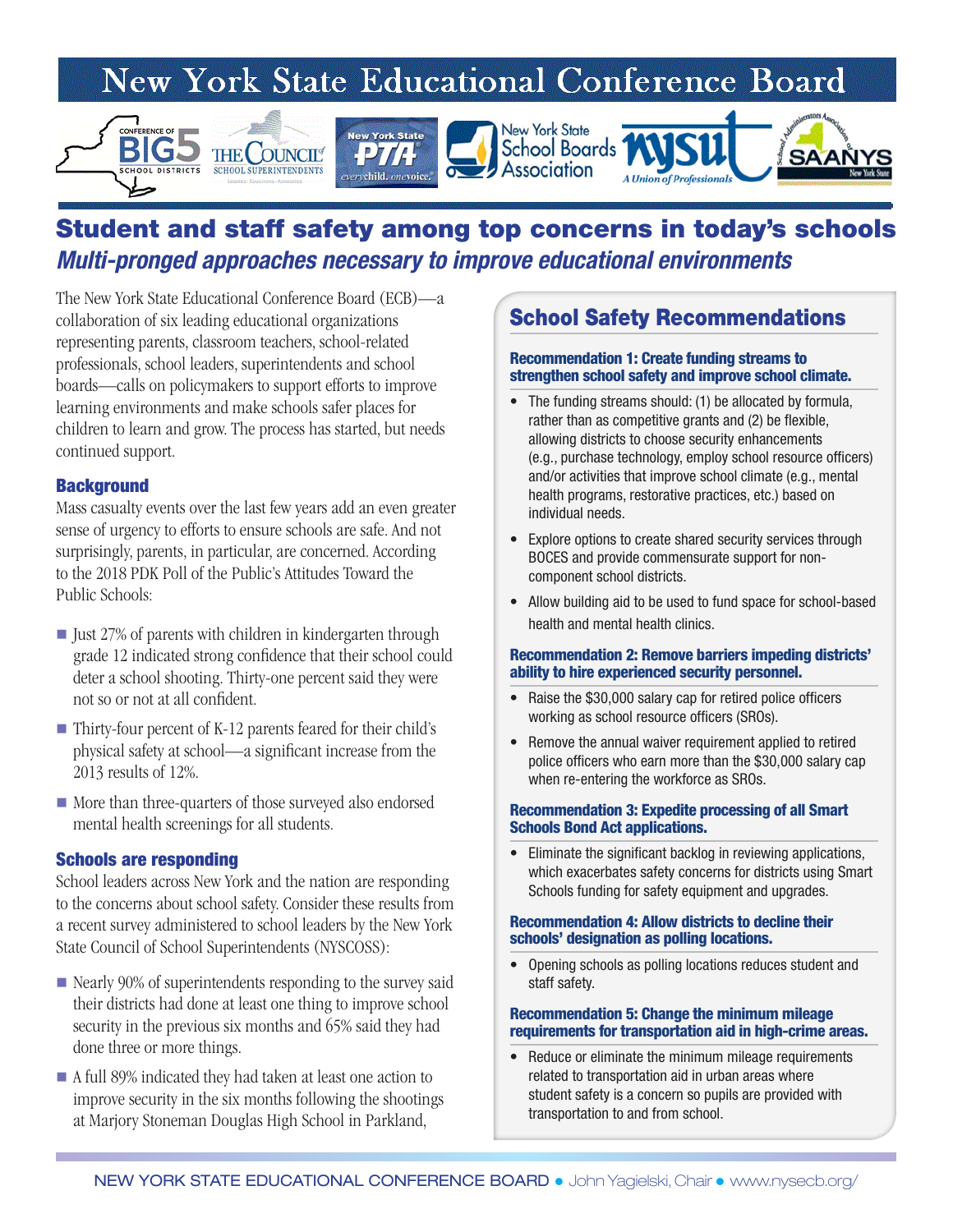Florida (with 64% taking three or more actions). Ninetyseven percent said their districts had acted prior to the Parkland incident.

- Forty-three percent of school leaders said their districts had arranged for additional professional security personnel in the six months before the survey was administered, and 73% indicated they had at least some type of arrangement for professional security personnel to be in their schools. Poor rural districts were least likely to have any such arrangement.
- In reviewing their 2018-19 district budgets, 59% of superintendents said the budgets would have a positive impact on school security. This is especially noteworthy because it's the first time in the eight years of the survey that a majority of school leaders indicated that their district budgets would positively impact any activity.
- Many of the NYSCOSS survey results showed high levels of concern from New York's school leaders about student mental health. Nearly half said their 2018-19 district budgets would have a positive impact on mental health, indicating a commitment to student well-being and improved school climates. Additionally, when asked to rank their top three priorities for additional local funding, 56% included improving mental health services; this was the most widely cited item for the second straight year.
- $\blacksquare$  One of the most poignant survey comments from a school leader was: "Every morning I wake up thinking, can we keep everyone safe today?"

The National Association of Elementary School Principals' (NAESP) report entitled The Pre-K-8 School Leader in 2018 shows that principals have similar concerns about school safety, as well as concerns about student well-being, which can, in turn, impact overall school climate. NAESP has conducted this study every 10 years since 1928. The most recent results included the following:

- $\blacksquare$  More than 75% of elementary school principals responded that school safety was of moderate to high priority, indicating a shift from the prior 2008 survey, which identified instructional program needs as a top priority.
- $\blacksquare$  Student mental health issues topped the list of concerns related to pupils. More than 65% of elementary school principals described their level of concern as high to extreme. Another 25.3% indicated their level of concern for student mental health issues was moderate.

## *"Every morning I wake up thinking, can we keep everyone safe today?"*

— School superintendent

## A call to action

The Educational Conference Board urges policymakers to act to ensure educational environments are safe and supportive—not only because providing safe schools is the right thing to do, but also because research shows a direct link between success in school and the school environment in which learning takes place. Students are more likely to achieve their full potential in schools that have a positive culture and settings where they feel supported and safe. In other words, positive school climate and safe school environments are significant and necessary to meet the academic and social needs of students.

*Could there be anything more important than ensuring children have safe environments to learn and grow?*

## ECB Recommendations

### Recommendation 1: Create funding streams to strengthen school safety and improve school climate.

ECB members call for the creation of a dedicated, formulabased funding stream that school districts can use to enhance security and/or improve school climate. The funding should not be in the form of competitive grants, as this will severely limit the numbers of students, staff and families who can benefit from new initiatives.

 It's vital that districts also have the ability to make local determinations on how to allocate this funding to ensure individual district needs are met. For example, some communities may feel that having school resource officers (SROs) or advanced security technology in their schools is a priority for funding.

 In other districts, there may be a need to focus more on improving school climate, whether it's through offering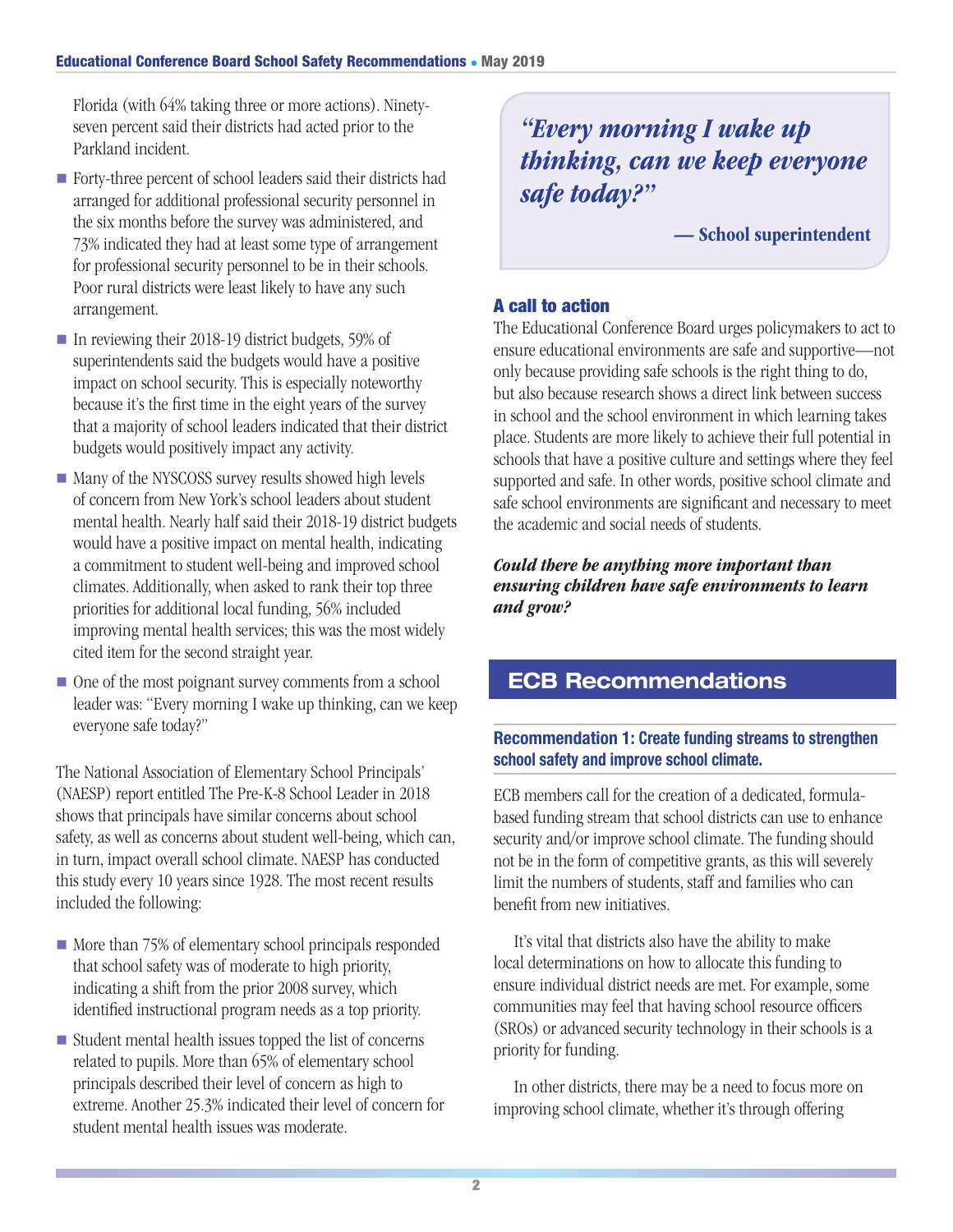wraparound health services, increasing mental health activities for students or introducing restorative practices or other types of positive reinforcement initiatives. This is not to say that struggling students are more likely than any other student to become violent (in fact, research shows they're more likely to end up as victims of violence). Providing supports for *all*  students and fostering a climate of respect and trust reduces the overall likelihood that violent attacks will occur in school (source: "Making Schools Safer," U.S. Department of Homeland Security, February 2018).

 These supports can have positive impacts on bystander behavior, as well. A report by the U.S. Secret Service and the U.S. Department of Education found that decisions on the part of bystanders to share knowledge of planned school violence results from students' positive emotional connection to the school and school staff members. Bystanders who did not share information related to a planned attack reported no connection to the school or a negative perception of the school climate. Developing meaningful social and emotional connections with students and creating a climate of mutual respect are essential to keeping schools safe. Pupils in the study felt connected to their school when they believed someone in the school knew them and cared for them (see study at: https://www.rems.ed.gov/ docs/DOE\_ByStanderStudy.pdf). To this end, school staff and administrators should be provided with training on how to properly respond to students who provide information about threatening or disturbing situations, as well as how to deal with actual threats.

 The positive impacts of safety efforts could be expanded even further by exploring options to create shared security services through a BOCES CoSer process. This would provide districts with a cost-efficient option for hiring SROs/other security staff or mental health professionals, as the costs would be shared between participating districts and the individual districts could purchase only the level of service needed. In addition, commensurate dedicated funding should be provided for noncomponent school districts.

 ECB also proposes that districts be allowed to use building aid as a funding source for opening school-based health centers and mental health clinics. Without this option, many districts will never have enough flexibility in their regular operating budgets to offer these vital wraparound services to improve school climates and support students and their families especially with the current property tax levy cap.

## Recommendation 2: Remove barriers impeding districts' ability to hire experienced security personnel.

In the current state retirement system, retirees cannot re-enter the workforce in a state-funded position and make more than \$30,000 without negatively impacting their pensions. Alternatively, an employer seeking to hire such an employee can go through a lengthy waiver process, which must be completed each year. These barriers significantly impede the ability of school districts to hire retired law enforcement professionals who bring valuable experience to school security positions, along with the specialized knowledge obtained in training for school resource officers (SROs).

 To eliminate these barriers, ECB members encourage lawmakers to take the necessary steps to raise the \$30,000 salary cap for retired police officers working as SROs. ECB also supports eliminating the requirement for districts to obtain annual waivers from the earnings limit for retired police officers working as school security personnel while collecting their pensions. This would help school districts to retain retired police officers who have demonstrated aptitude for the work and who have developed rapport with students.

 New York's students and their families deserve the peace of mind that these professionals can help bring to schools throughout the state.

## Recommendation 3: Expedite processing of all Smart Schools Bond Act applications.

The Smart Schools Bond Act was passed in 2014 to help school districts purchase instructional technology, install new prekindergarten classrooms, replace temporary classrooms and purchase and install high-tech security features. While the initiative was welcome news to many districts, the promise of updated equipment and classrooms has yet to be fulfilled for many districts, as approvals of Smart Schools applications have been slow. A report from the Empire Center described the process as "sluggish and haphazard."

 The lag time means many districts must go back and revise applications to account for updated vendor quotes. The ongoing delays negatively impact student learning and, in the

3